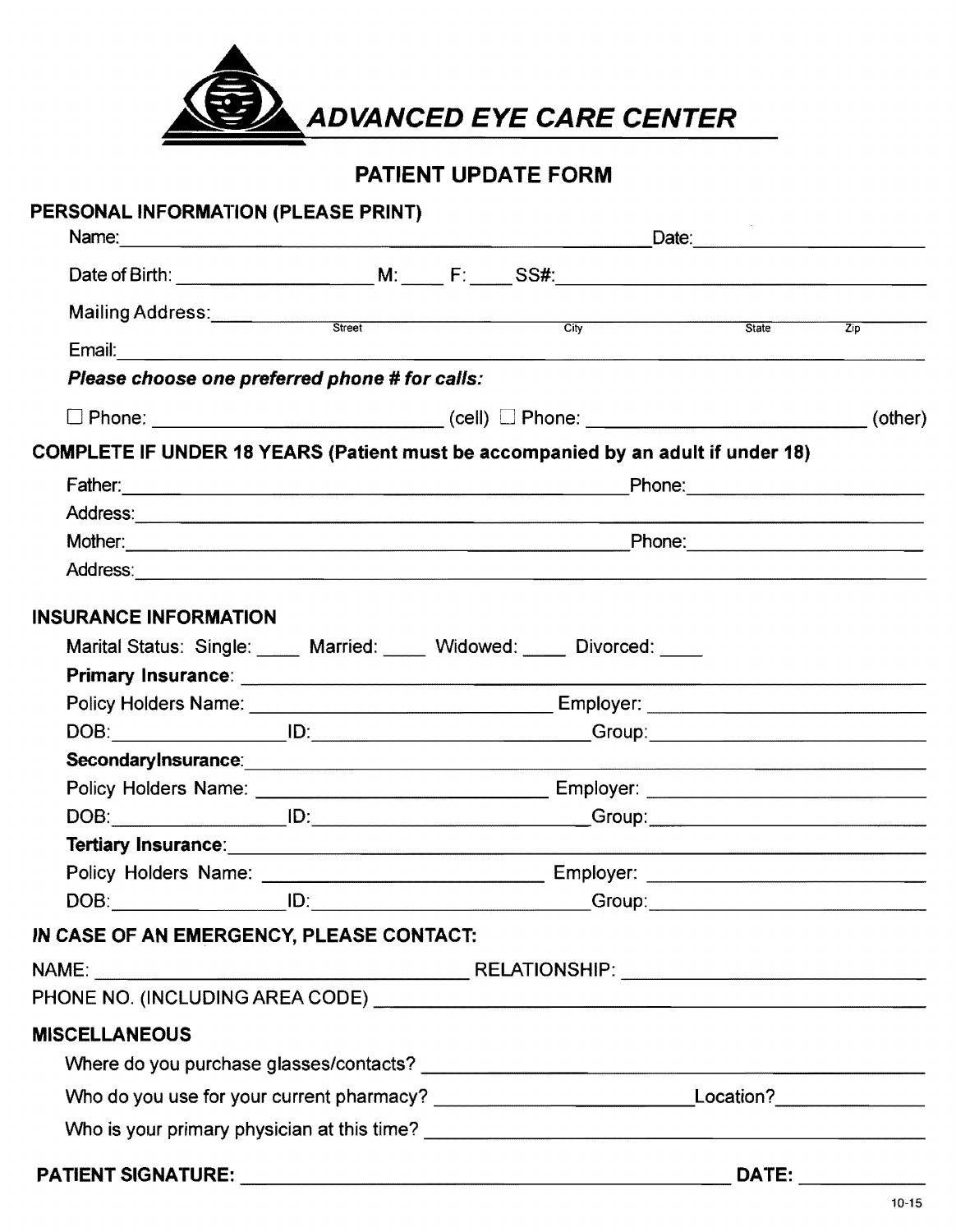

Do not sign this form until you have read and fully understand its contents

## **NOTIFICATIONS & AUTHORIZATIONS**

### **Financial Policy**

Our office is a participating provider for Medicare and most managed care plans. It is the patient's responsibility to provide their most current insurance card(s) and/or referrals at each visit. If you fail to provide your current insurance information, it may be necessary to reschedule your appointment or we will accept you as a"self-pay" patient and expect you to pay in full at the time of service and we will not file an insurance claim for that date of service.

Payment for any co-pay, deductible, or co-insurance is expected at the time of check-in. If your insurance denies coverage, or does not pay for certain services, you will be financially responsible for these fees. For services rendered to minor patients, we expect payment from the adult accompanying the patient at the time of service.

This office does not file claims for insurance companies that we are not participating providers for and we only file a maximum of two (2) insurance companies. All tertiary insurance policies are the responsibility of the patient. Please know we are not Medicaid providers and cannot file any insurance claims to Medicaid.

I have read and understand the patient office policies, including financial, procedures, Prism, Refraction, self-pay fees along with any co-payments, co-insurances, and/or deductibles will need to be paid at the time of service.

Patient/Guardian/POA

-------------------- Date:

#### **Assignment of Benefits**

I authorize Advanced Eye Care Center to release any information necessary to my insurance carrier{s) to process medical claims. I assign all insurance benefits to be paid directly to Advanced Eye Care Center/Lawrence A. Shafron, MD PA. (A photocopy of this assignment is to be considered as valid as the original.)

Patient/Guardian/POA

------------------- Date:

#### **General Consent for Treatment**

I have requested medical services from Advanced Eye Care Center for myself and/or my dependent. I give permission to Advanced Eye Care Center to examine and treat myself and/or my dependent as they deem necessary.

Date:

Patient/Guardian/POA